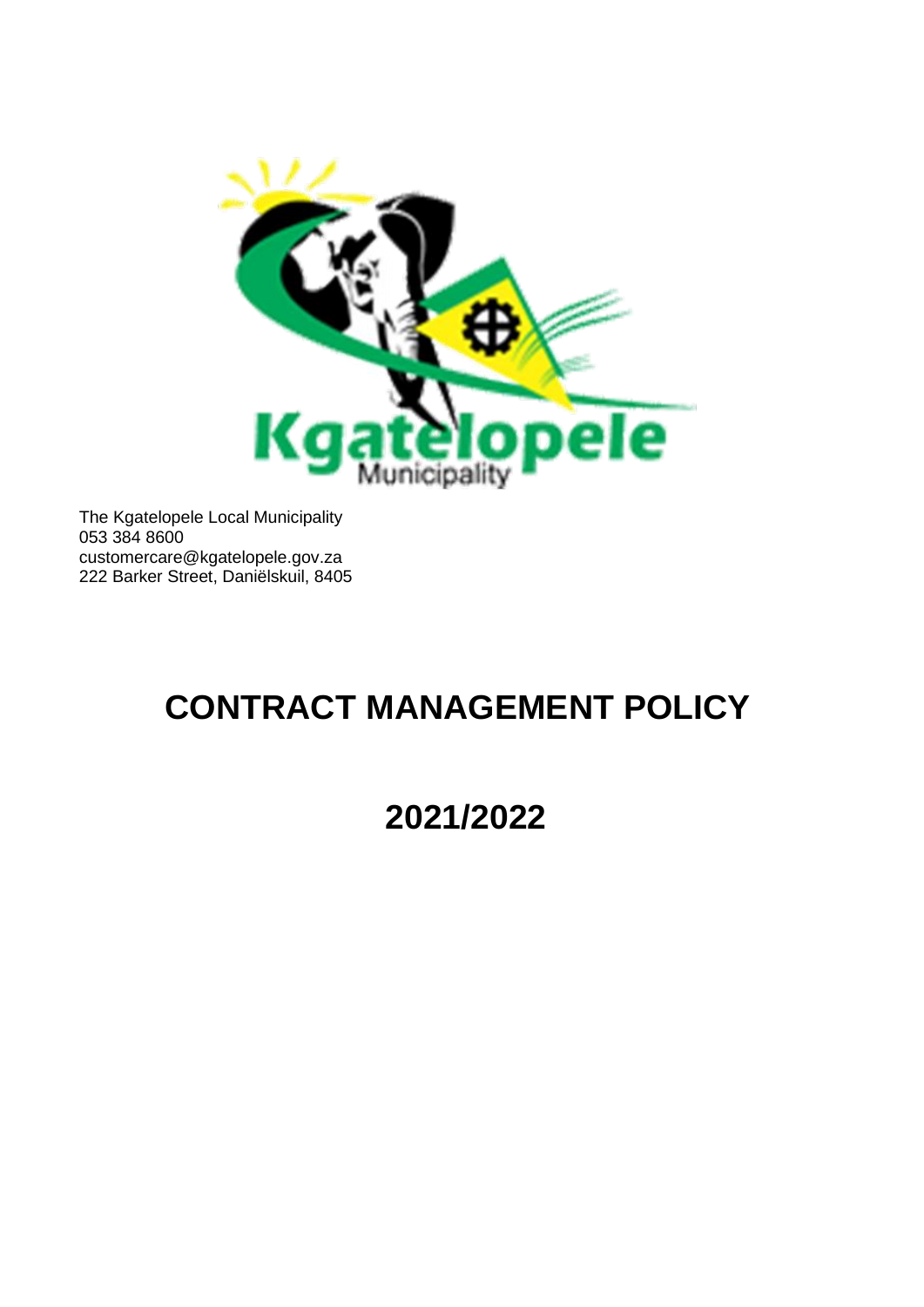## **TABLE OF CONTENTS**

1. Glossary of Terms

## **SECTION 1**

## **IMPLEMENTATION OF CONTRACT MANAGEMENT POLICY**

- 2. Intent and Objectives
- 3. Scope
- 4. Exclusions

## **SECTION 2**

## **STATUTORY AND REGULATORY FRAMEWORK FOR MANAGING CONTRACTS**

5. Application and Framework of the Contract Management Policy

#### *Contract Management Practices*

- 6. Administration and Maintenance
- 7. Contract Management Roles and Responsibilities of Officials
- 8. Contracts having Budgetary Implications beyond Three Financial Years
- 9. Resolution of Disputes, Objections, Complaints and Queries
- 10. Contract Price Escalations
- 11. Performance on Contracts
- 12. Managing Relationships
- 13. Contract Monitoring
- 14. Negotiate Contract Variation
- 15. Implement Review of Contracts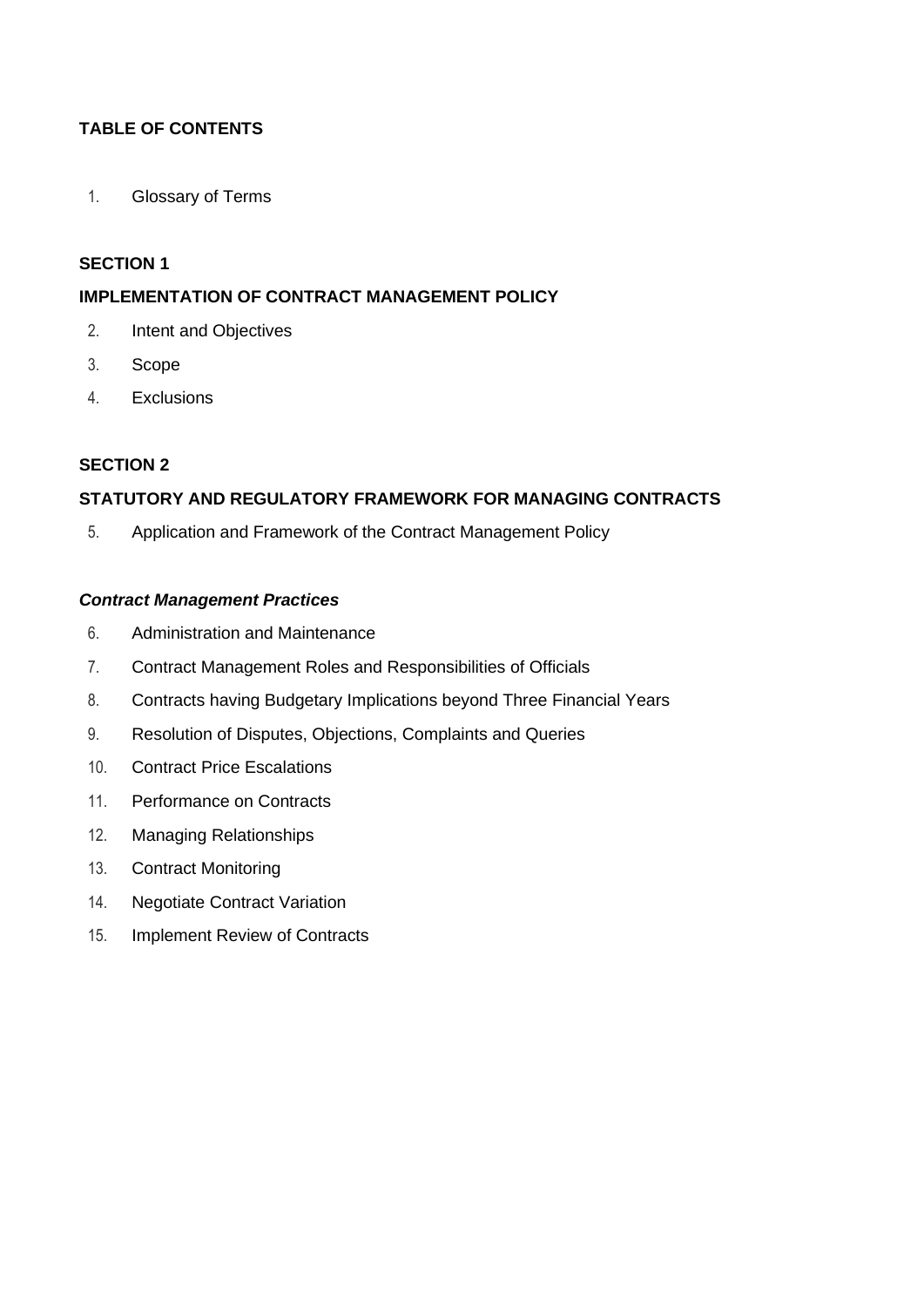## **1. GLOSSARY OF TERMS**

| <b>Term</b>                                                     | <b>Definition</b>                                                                                                                                                                                                                                                                                                                                         |
|-----------------------------------------------------------------|-----------------------------------------------------------------------------------------------------------------------------------------------------------------------------------------------------------------------------------------------------------------------------------------------------------------------------------------------------------|
| <b>Accounting Officer</b><br>(in relation to a<br>municipality) | The municipal official referred to in section 60 of the MFMA (2003); and<br>includes a person acting as the accounting officer.                                                                                                                                                                                                                           |
| <b>Act or MFMA</b>                                              | Municipal Finance Management Act, Act no 56 of 2003                                                                                                                                                                                                                                                                                                       |
| <b>Circular 62</b>                                              | Communication from National Treasury by means of a Circular to enhance<br>compliance and accountability to SCM Regulations and the MFMA of 2003.                                                                                                                                                                                                          |
| <b>Category</b><br><b>Management</b>                            | A 'Category' is an area of spend determined by known market boundaries<br>separating different products, services or industries. Category management<br>recognises that suppliers within a certain market are likely to have similarities<br>which enable a tailored approach to procurement.                                                             |
| <b>Confidential</b><br>information                              | Information that, if released, may prejudice the business dealings of a party<br>e.g. price, discounts, rebates, profits, methodologies and process information.                                                                                                                                                                                          |
| <b>Contract</b>                                                 | The agreement that results from the acceptance of a bid by the<br>Municipality (mutual agreement)                                                                                                                                                                                                                                                         |
| <b>Contract</b><br><b>Management</b>                            | The process that ensures both parties to a contract fully meet their respective<br>obligations as efficiently and effectively as possible, in order to continually<br>deliver both the business and operational objectives required from the                                                                                                              |
| <b>Acquisitions Officer</b>                                     | The SCM official responsible for monitoring, regulating and reporting on all<br>contract related activities as set out in Section 116 of the MFMA.                                                                                                                                                                                                        |
| <b>Contract Owner</b>                                           | The 7.4<br>Designated Senior Manager, Process Manager or Senior<br>manager, as the case may be, that is ultimately accountable for all activities<br>during the life cycle of the contract. The Contract Owner can also be seen as<br>the Budget responsibility bolder                                                                                    |
| <b>Contract Alteration</b>                                      | Changing technical writing or input errors to the agreement of the contact<br>without changing the scope of contract.                                                                                                                                                                                                                                     |
| <b>Contract</b><br><b>Amendment</b>                             | Changing the scope, nature, duration, purpose or objective of the agreement<br>or contract (In context of Circular 62 and section 116 (3) of the MFMA).                                                                                                                                                                                                   |
| <b>Contract Champion</b>                                        | The official within a specific department, responsible for all day-to-day<br>activities (Including performance management and dispute resolution) during<br>the life cycle of the contract (with delegated powers to perform this function).                                                                                                              |
| <b>Council Staff</b>                                            | Includes full-time and part-time Council Staff, and temporary employees,<br>suppliers and consultants while engaged by the Council                                                                                                                                                                                                                        |
| <b>Delegation</b><br>in relation to a duty)                     | Includes an instruction or request to perform or to assist in performing the<br>duty.                                                                                                                                                                                                                                                                     |
| <b>Force Majure</b>                                             | The expression used to denote irresistible superior force which might cause<br>damage or prevent the execution of an obligation; therefore suppliers are not<br>liable for damage caused by force majure or for failure to carry out a contract<br>if prevented (Term and condition in this regard will be determined by every<br>individual contract/s). |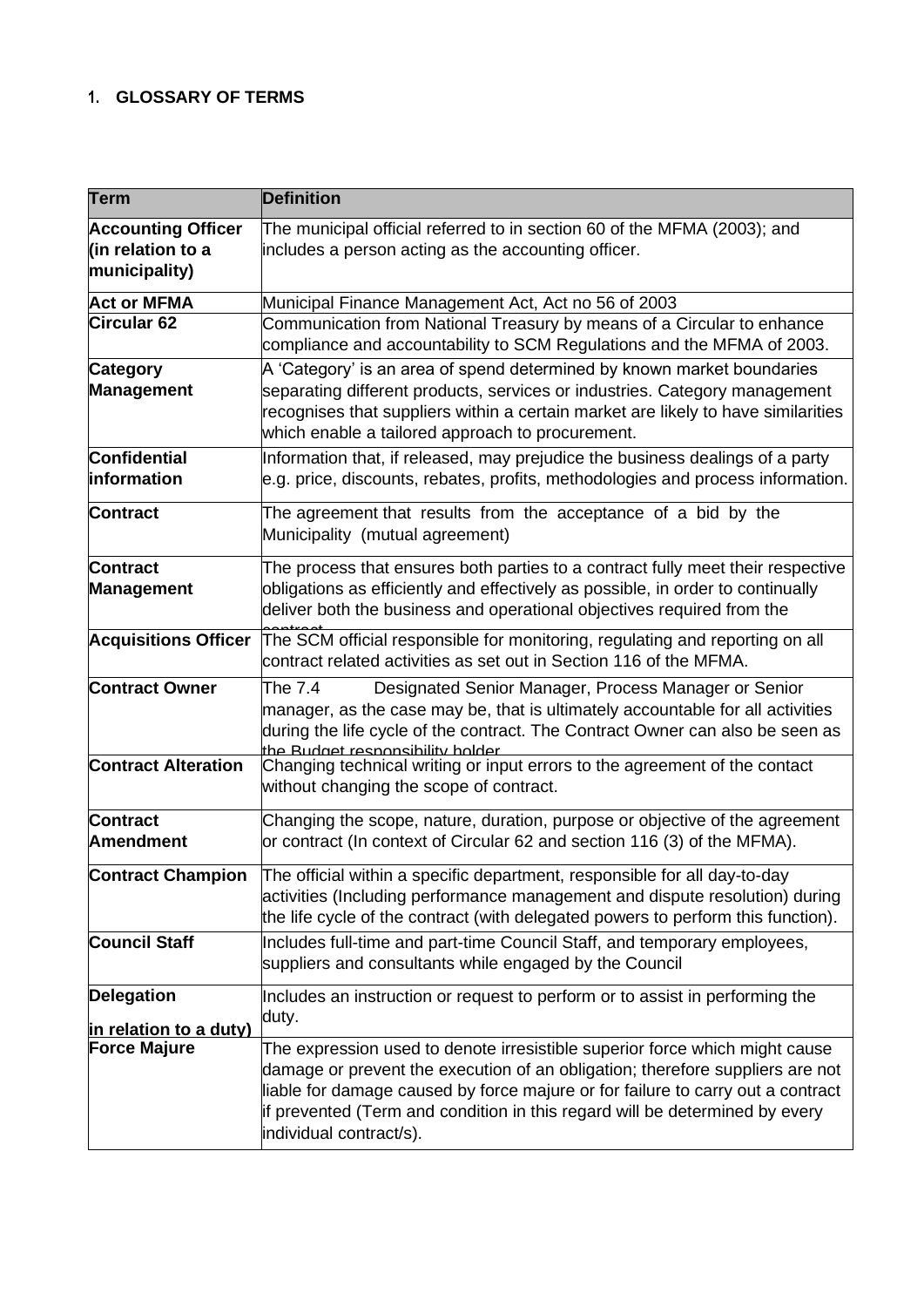| <b>Procurement</b> | Procurement is the whole process of acquisition of external goods, services<br>and works. This process spans the whole life cycle from initial concept<br>through to the end of the useful life of an asset (including disposal) or the end<br>of a service contract. |
|--------------------|-----------------------------------------------------------------------------------------------------------------------------------------------------------------------------------------------------------------------------------------------------------------------|
| e-Procurement      | e-Procurement is integral to the overall development of procurement<br>processes and Involves the use of an electronic system/s to acquire and pay<br>for supplies, services and works.                                                                               |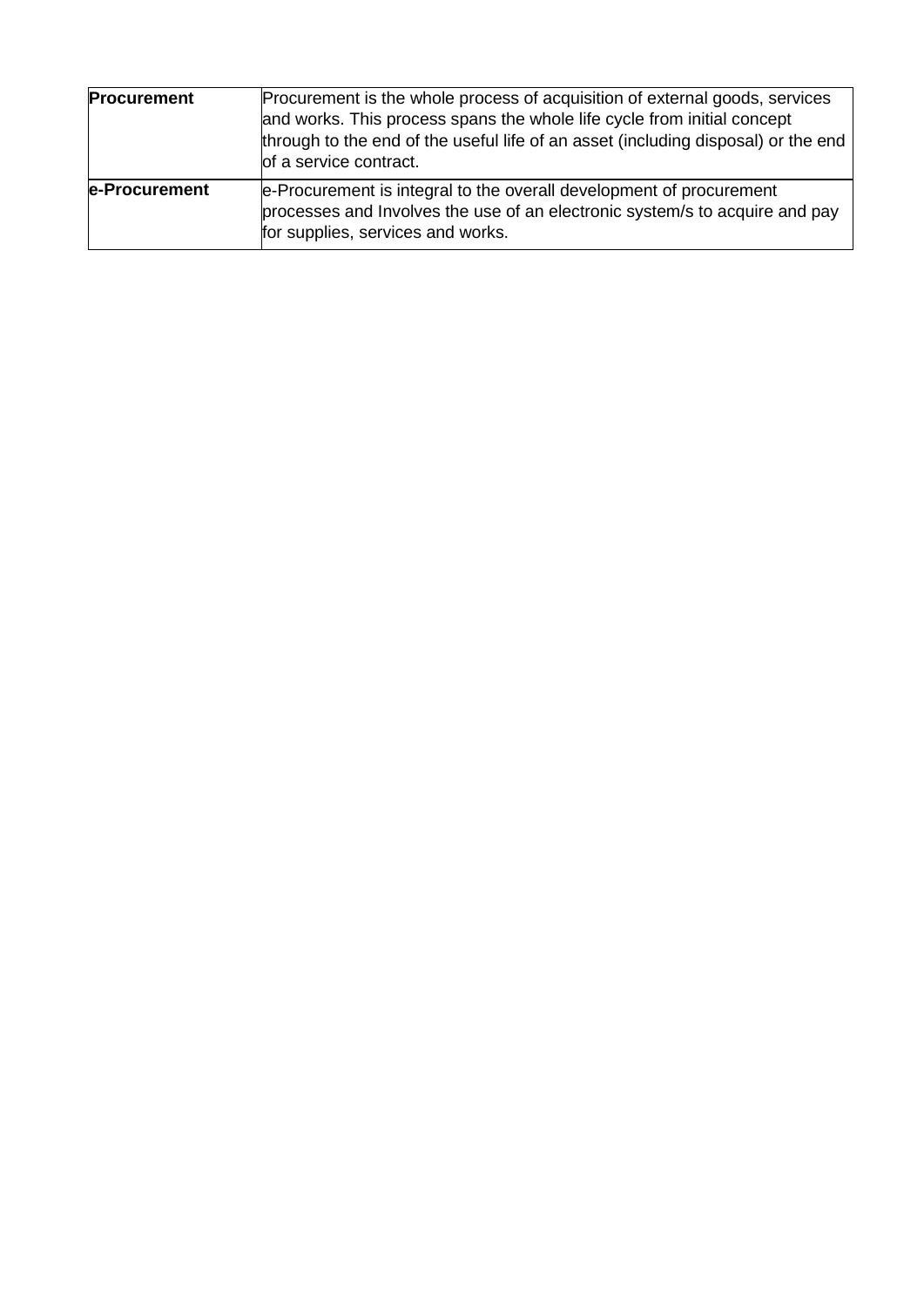| Term                                            | <b>Definition</b>                                                                                                                                                                                                                                                                                                                                                                                                                                                                                 |
|-------------------------------------------------|---------------------------------------------------------------------------------------------------------------------------------------------------------------------------------------------------------------------------------------------------------------------------------------------------------------------------------------------------------------------------------------------------------------------------------------------------------------------------------------------------|
| Official (in relation to  s:<br>a municipality) |                                                                                                                                                                                                                                                                                                                                                                                                                                                                                                   |
|                                                 | An employee of the Kgatelopele municipality.<br>$\bullet$                                                                                                                                                                                                                                                                                                                                                                                                                                         |
|                                                 | A person seconded to municipality to work as a member of the<br>staff of the municipality; or                                                                                                                                                                                                                                                                                                                                                                                                     |
|                                                 | • A person contracted by a municipality to work as a member of the<br>staff of the municipality otherwise than as an employee.                                                                                                                                                                                                                                                                                                                                                                    |
| <b>Tender Process</b>                           | The process of inviting parties to submit a quotation by tender using public<br>advertisement, followed by evaluation of submissions and selection of a<br>successful bidder or tenderer.                                                                                                                                                                                                                                                                                                         |
| <b>Probity</b>                                  | Within Local Government, the word "probity" is often used in a general sense<br>to mean "good process." A Procurement process that conforms to the<br>expected standards of probity is one in which clear procedures that are<br>consistent with the Council's policies and legislation are established,<br>understood and followed from the outset. These procedures need to consider<br>the legitimate interests of suppliers and ensure that all potential suppliers are<br>treated equitably. |
| <b>Users</b>                                    | All officials as set out in the organogram of the Kgatelopele municipality<br>linvolved with contracts.                                                                                                                                                                                                                                                                                                                                                                                           |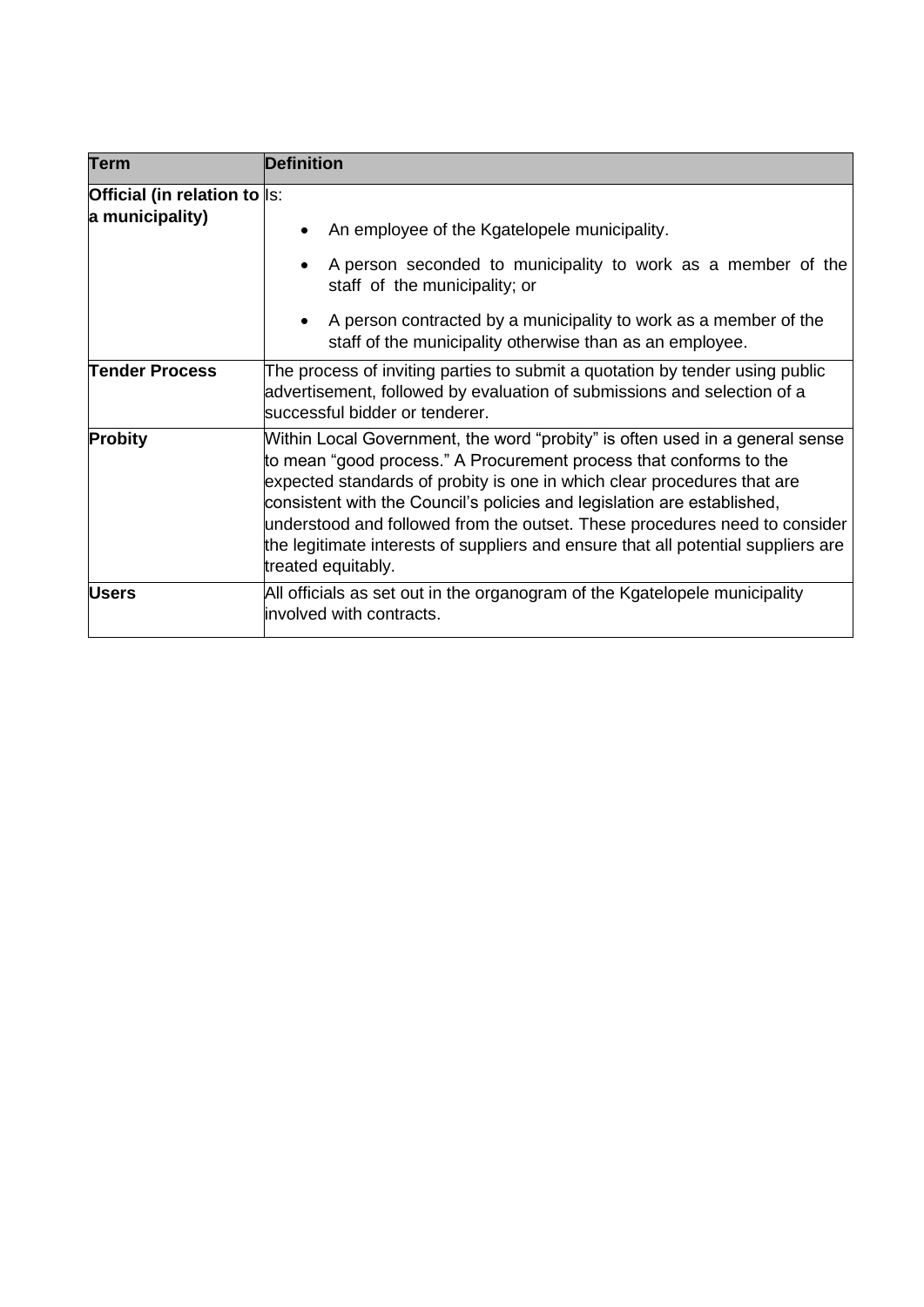#### **SECTION 1**

#### **IMPLEMENTATION OF CONTRACT MANAGEMENT POLICY**

## **2. INTENT AND OBJECTIVES**

To establish sound and consistent contract management practices with respect to contract management activities within Council.

## **2.1 OBJECTIVES**

To ensure that this policy:

Give effect to Section 217 of the Constitution of South Africa (1996) that stipulates:

- 2.1.1 When an organ of state in the national, provincial or local sphere of government, or any other institution identified in national legislation, contracts for goods or services, it must do so in accordance with a system which is:-
	- 2.1.1.1 Fair
	- 2.1.1.2 Equitable
	- 2.1.1.3 Transparent
	- 2.1.1.4 Competitive and
	- 2.1.1.5 Cost-effective
- 2.1.2 The effective and efficient control of contracts procured through the SCM system ensuring:
- 2.1.3 Proper recording and enforcement of contracts throughout the contract life cycle (specifications to contract reviews).
- 2.1.4 Support to the demand management framework as set out in Circular 62 of National treasury (August 2012), optimizing proper planning, resulting in effective service delivery.
- 2.1.5 Management of Contract Performance.
- 2.1.6 Compliance with the regulatory framework.
- 2.1.7 To assist officials in understanding their legal and managerial responsibilities with regards to contract management.
- 2.1.8 The optimization of efficient and sustainable financial wellbeing of the municipality, resulting in lower cost drivers, and
- 2.1.9 The continuous development of effective Management Information systems, resulting in strategic support and risk preventions.
- 2.1.10The protection of SCM processes, in that no contract procurement of goods or services (excluding land sales or rentals of Kgatelopele Municipal Assets, which are managed by Real Estate Property Management Services), takes place outside of the SCM System.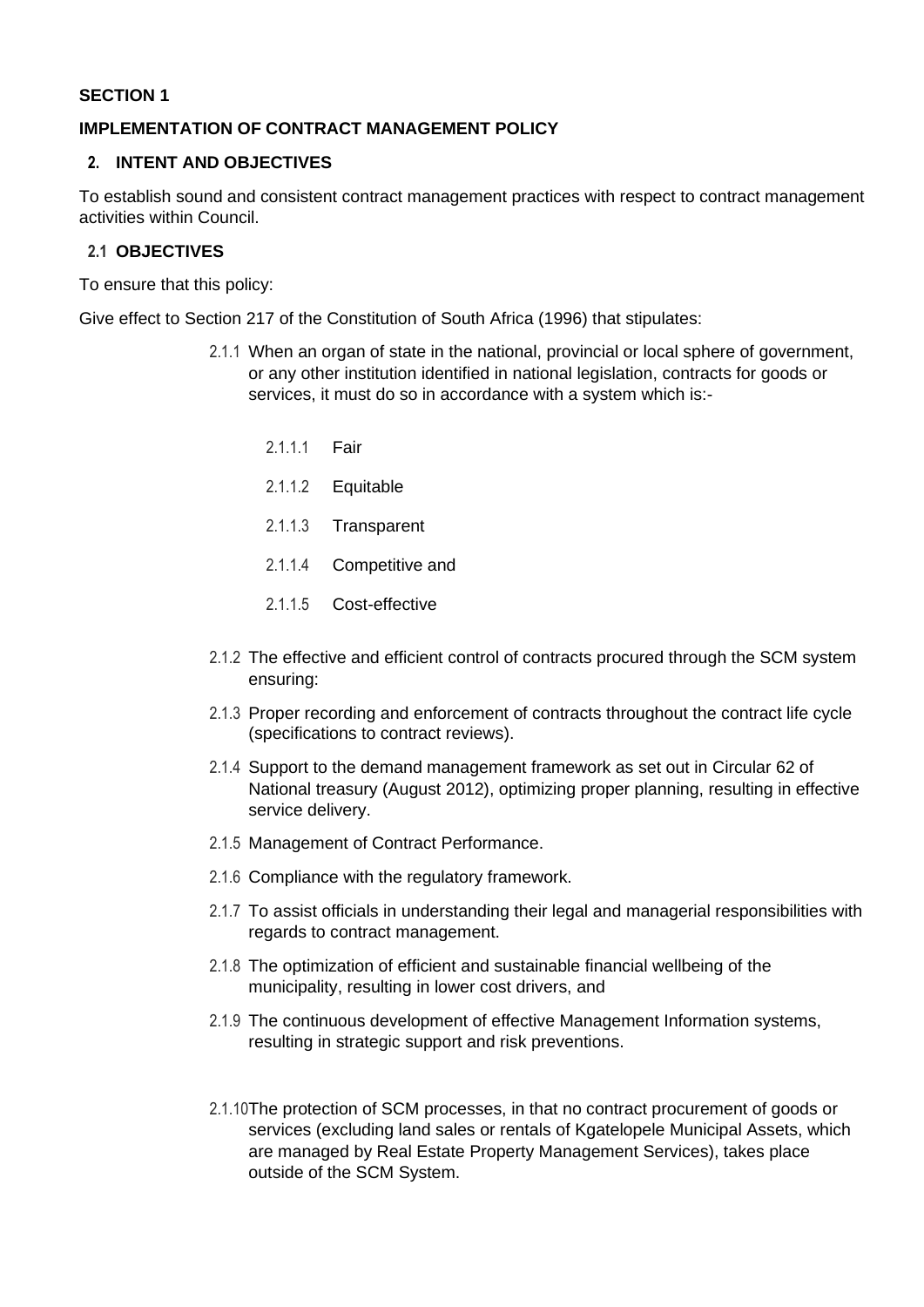## **3. SCOPE**

All contracts and other documents which create legally binding obligations of the Kgatelopele Municipality including, but not limited to, supply chain and procurement contracts. This Policy will apply to a contract until contractual obligations have been concluded.

## **4. EXCLUSIONS**

- 4.1. Employment contracts
- 4.2. Non-binding memoranda of understanding

## **SECTION 2**

#### **STATUTORY AND REGULATORY FRAMEWORK FOR MANAGING CONTRACTS**

#### **5. APPLICATION AND FRAMEWORK OF THE CONTRACT MANAGEMENT POLICY**

- 5.1. All officials and other role players in the Supply Chain Management system of the Kgatelopele Municipality must implement this Policy in a way that gives effect to:
	- 5.1.1. Section 217 of the RSA Constitution.
	- 5.1.2 Section 116 of the MFMA.
	- 5.1.3 Section 33 of the MFMA.
	- 5.1.4 SCM Policy.
	- 5.1.5 SCM Regulations
	- 5.1.6 Any other legislation pertaining to SCM.
- 5.2 This Policy applies when the Municipality:
	- 5.2.1 procures goods or services.
	- 5.2.2 Disposes of goods no longer needed; and
	- 5.2.3 Selects service providers and suppliers to provide assistance in the provision of municipal services including circumstances where Chapter 8 of the Municipal Systems Act applies.
- 5.3 Adoption, Amendment and Implementation of the Contract Management Policy
	- 5.3.1 The accounting officer must:
	- 5.3.1.1 At least annually review the implementation of this Policy; and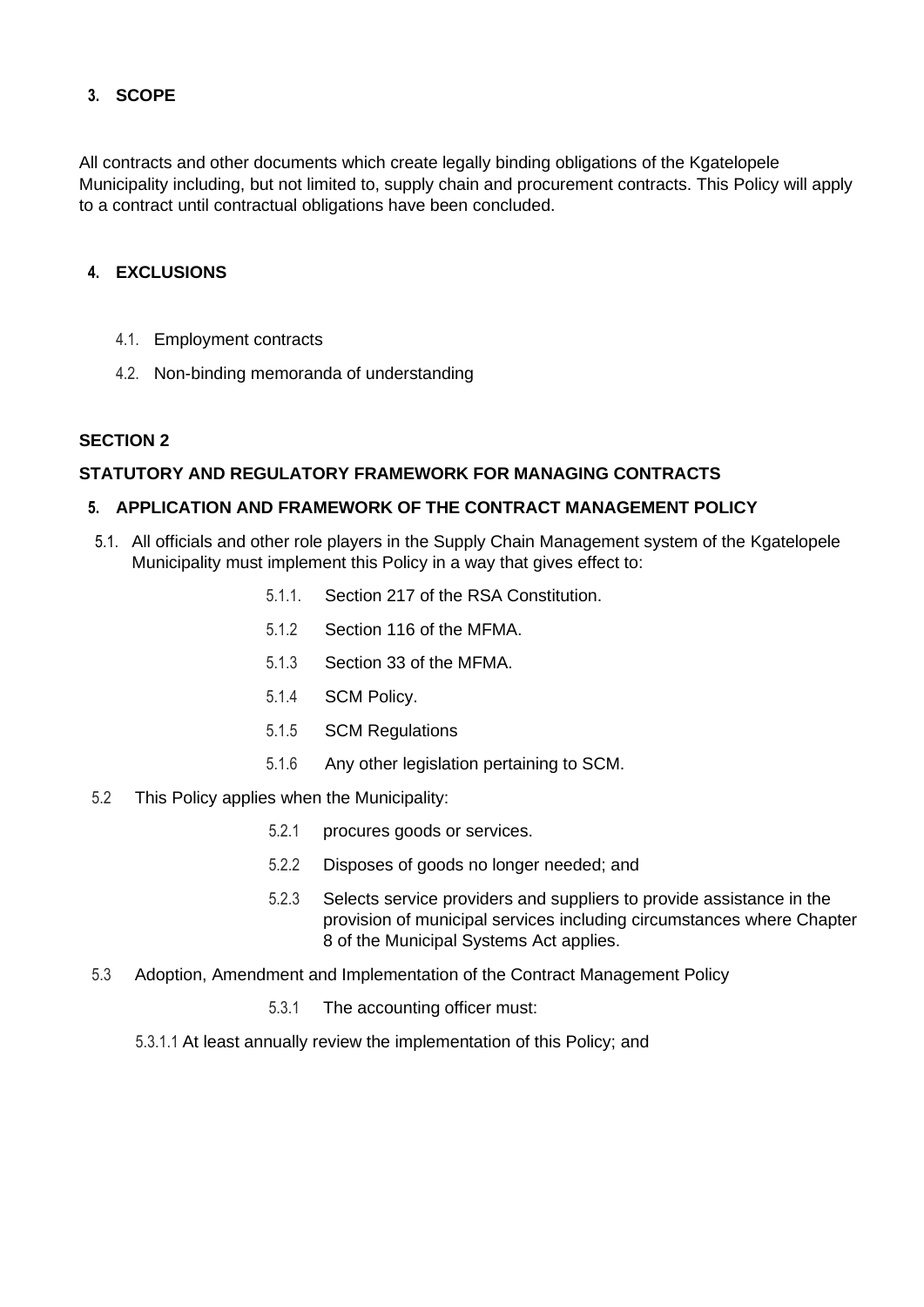- 5.3.1.2 When the accounting officer considers it necessary, submit proposals for the amendment of this Policy to Council.
- 5.3.1.3 In terms of section 62(1) (f) (IV) of the Act, take all reasonable steps ensure that the Contract Management Policy is implemented.

## 5.4 Conditions of Contract

5.4.1 A contract or agreement procured through the Supply Chain Management System of the Municipality must:

- 5.4.1.1 be in writing.
- 5.4.1.2 stipulate the terms and conditions of the contract or agreement, which must provide for:
- 5.4.1.2.1 the termination of the contract or agreement in the case of non- or underperformance.
- 5.4.1.2.2 dispute resolution mechanisms to settle disputes between the parties.
- 5.4.1.2.3 a periodic review of the contract or agreement once every three years in the case of a contract or agreement for longer than three years; and
- 5.4.1.2.4 any other matters that may be prescribed.
- 5.5 Administrative Capacity
	- 5.5.1 The relevant MANAGER, with delegated powers from the Municipal Manager, must establish capacity in his/her directorate to assist the Accounting Officer in carrying out the duties set out in section 116(2) of the MFMA.

#### 5.6 Management of Contracts

- 5.6.1 The Accounting Officer and delegated officials must take all reasonable steps to:
- 5.6.1.1 Ensure that a contract or agreement procured through the supply chain management policy of the municipality is properly enforced.
- 5.6.1.2 Monitor on a monthly basis the performance of the contractor under the contract or agreement.
- 5.6.1.3 Administrate the contract with the necessary competencies and delegations, ensuring effective management of contracts.
- 5.6.2 The Contract Owner must ensure that contract champions submit suppliers' performance reports to the

Acquisitions Officer within five (5) business days after the end of each month.

- 5.6.3 The Acquisitions Officer submits a consolidated report to the relevant 7.4 Designated Senior Manager and Contract Owner within 10 business days after the end of each month for purposes of Section 116 (2)(b) of the Act.
- 5.6.4 The Acquisitions Officer submits a consolidated report on the performance of contracts or agreements for purposes of Section 116 (2) (d), to the Accounting Officer within 15 business days of the end of each quarter.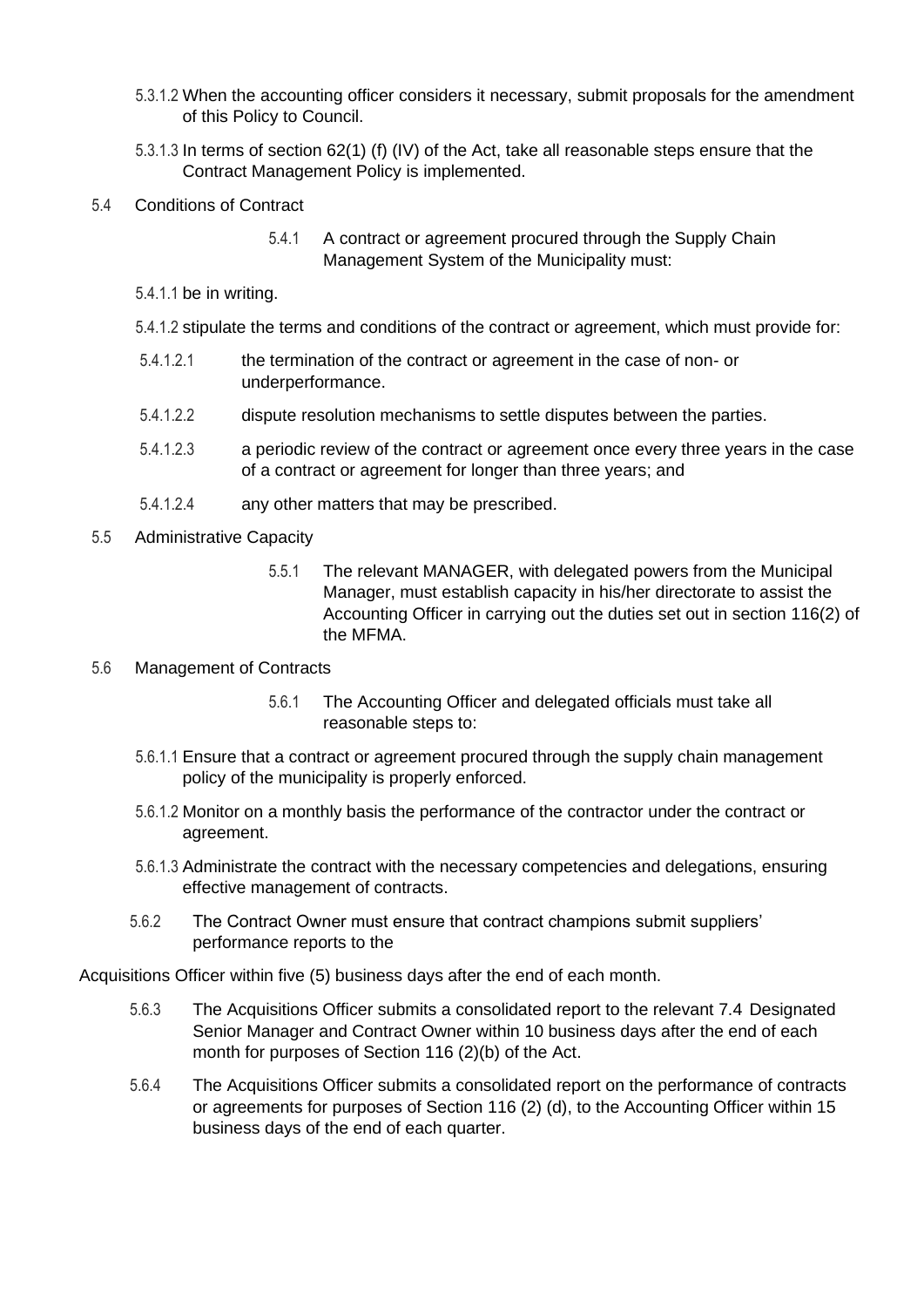## 5.7 Amendment of Contracts

- 5.7.1 A contract or agreement procured through the supply chain management policy of the municipality may be amended by the parties, in exceptional circumstances in order to mitigate abuse, in perception after the fact to prevent financial inefficiencies and influencing financial sustainability.
- 5.7.2 In terms of Section 116(3) of the MFMA, (56 of 2003), amendments (in compliance with SCM procedures), may only be made after:
- 5.7.2.1 the reasons for the proposed amendment have been tabled in the council; and
- 5.7.2.2 the local community has been given reasonable notice of the intention to amend the contract or agreement; and
- 5.7.2.3 the local community has been invited to submit representations to the municipality.
- 5.7.3 Amendments of contracts where the expansion or variation is not more than (NT Circular 62):
- 5.7.3.1 **20%** (construction related goods, services and/or infrastructure projects), and

Contracts may be expanded or varied by not more than 20% (including all applicable taxes) for construction related goods, works and/or services.

- 5.7.3.2 **15% (**all other goods and/or services) of the original value of the contract must 15% or (including all applicable taxes) for all other goods and/or services of the original value of the contract, whichever is the lower amount.
- 5.7.3.3 be submitted directly to the Contract Management Office for approval and further reference to the SCM Bid Adjudication Committee system for approval in terms of the relevant delegations.
- 5.7.4 Amendments of contracts where the expansion or variation is more than the threshold prescribed by National Treasury (Circular 62), must be dealt with in terms of the provisions of section 116(3) of the MFMA, and are exempt from this process.
- 5.7.5 Amendments to the contract, without influencing the value or term of the contract, within the scope of the original terms and conditions, may be altered, provided that both parties have consensus on the amendment and the contract amendment is in writing and signed by both parties.
- 5.7.6 No agreement to amend or vary a contract shall be valid and of any force unless such agreement to amend or vary is entered into in writing and signed by the contracting parties.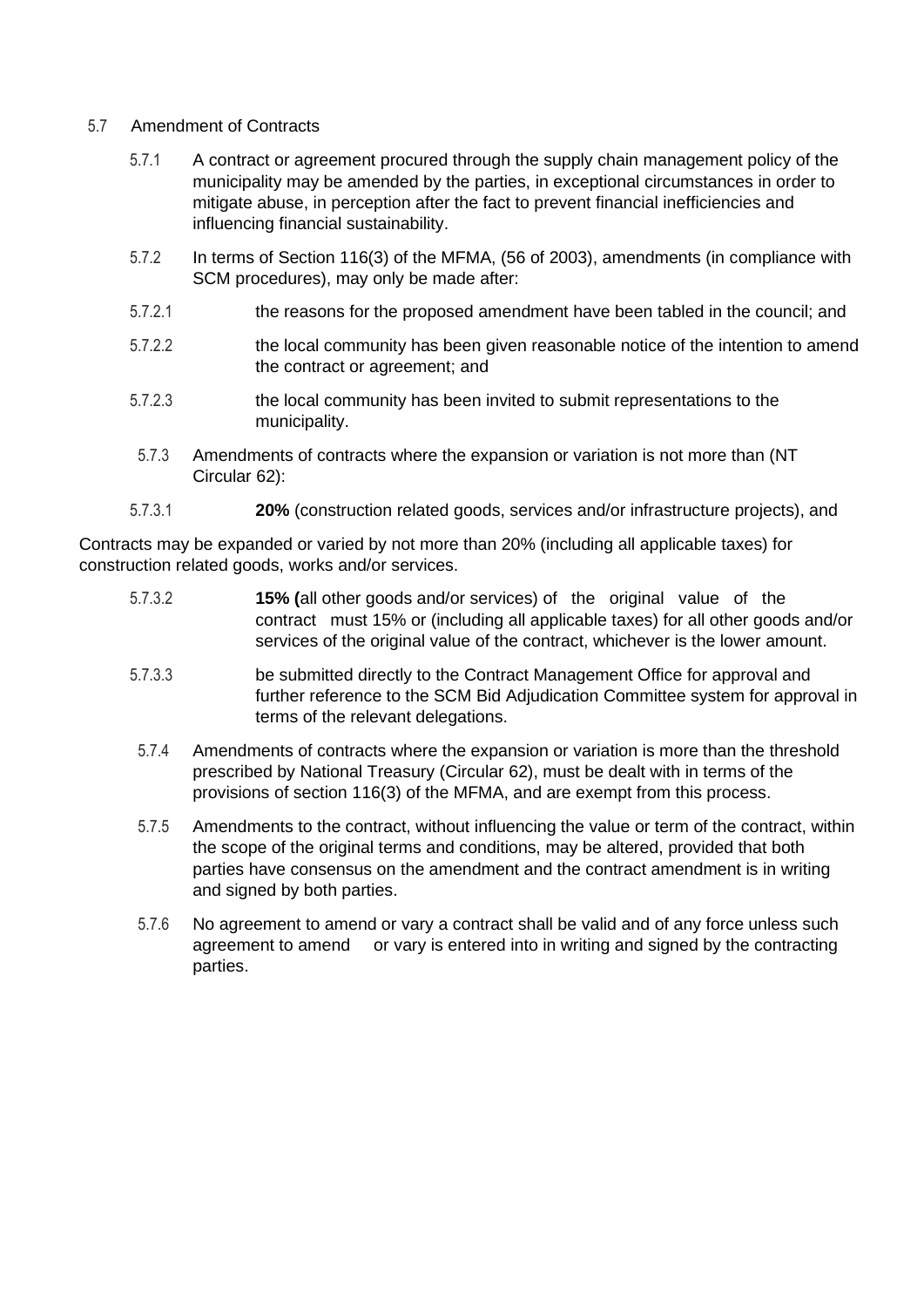- 5.7.7 When an amendment has a budgetary implication for a term longer than three (3) years, section 33 of the MFMA will apply to this amendment (Section 116 (3) of the MFMA will be followed with section 33, when amending an existing contract for longer than three (3) years.
- 5.7.8 No Contract can be amended after the original contract **has ceased** to exist.

## *Contract Management Practices*

## **6. ADMINISTRATION AND MAINTENANCE**

Contract administration ensures the formal governance of the actual contract and changes to the contract documentation. The administrative function is then concerned with the mechanics of the relationship between the Council and the Supplier/Service Provider.

- **6.1** Contract administration includes all administrative duties associated with a contract once it is adjudicated and implemented. Maintaining an updated contract file, including: a hard, signed copy of the contract that is easily accessible when required and all on-going correspondence and contract information.
- **6.2** No rights in terms of an awarded contract will accrue before the SCM appeal period and/or appeal has been finalised.
- **6.3** The contract must be signed by all parties concerned (The relevant official should also ensure that the suppliers have the delegated powers to sign and amend the contractual agreement). Using contract management software to record key information, such as supplier contact details and the scope of services, they provide to the Kgatelopele Municipal Council.
- **6.4** The contract will only be enforceable after all the signatures of the relevant parties are documented and safe custody of all contract documentation ensured by the relevant stakeholders i.e., Contracts Management Section.
- **6.5** A signed Service Level Agreement (where and if applicable) must be compiled and signed which will incorporate all the relevant sections of the tender documentation.
- **6.6** All once-off purchases shall have a specified end delivery date.
- **6.7** The SCM Contracts Manager must ensure there is regular reporting of contract information, including payments, compliance levels, performance metrics and variations.
- **6.8** Contract Champions and Contract Owners are responsible for the electronic capturing of the contract information and maintenance thereof on the Contract Management system.
- **6.9** An inventory of all contracts must be maintained on a contract register. It is important for the contract register to be updated and maintained daily for all formal and informal contracts. The contract register serves as an early warning signal to identify potential over or under spending, pending closeout contracts or potential renewal contracts.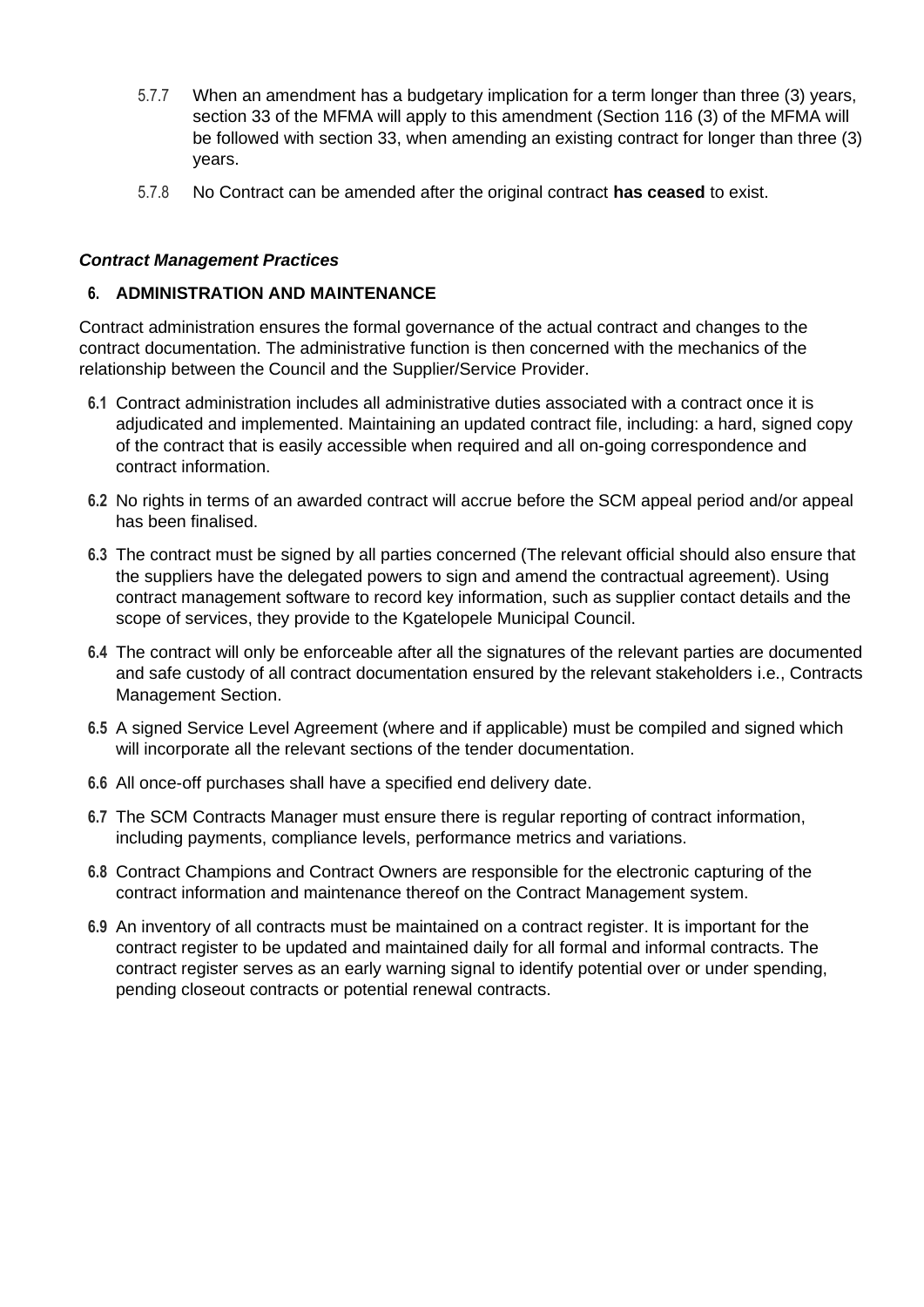## **7. CONTRACT MANAGEMENT ROLES AND RESPONSIBILITIES OF OFFICIALS:**

In a contract management system, resource capacity is important to manage the actual contract in particular, high value infrastructure related contracts with a greater operational risk that may require considerable resources. The municipality will ensure that the right municipal personnel are assigned to carry out the contract management activities in crucial projects. The contract management team together with the Contract Manager must:

- Have a detailed knowledge of the specification, governing contract and other relevant issues such as SLAs and KPIs.
- Actively participate in the bidding process or have a full handover from the staff responsible for the tendering/contract award.
- Have the appropriate contract management skills, commercial awareness and industry expertise to manage the contract and resolve any issues.
- Hold the necessary delegated authority to monitor the financials and ensure variations are appropriately approved by Procurement and in accordance with Council requirements as per the relevant Circular.

## **7.1 Acquisitions Officer:**

- 7.1.1 The Acquisitions Officer is the SCM official responsible for system administration, status and SCM performance reporting on all contracts related activities.
- 7.1.2 For the purposes of **contract management** activities performed by the relevant role players, the Acquisitions Officer will monitor and report on the following activities:
	- 7.1.2.1 Identification and classification of contracts for management purposes in terms of the SCM processes.
	- 7.1.2.2 Recognition, measurement and disclosure.
	- 7.1.2.3 Oversight of contract management as is provided for in this policy.
	- 7.1.2.4 Document and information management.
	- 7.1.2.5 Relationship management: -
	- 7.1.2.6 Performance management.
	- 7.1.2.7 Contract risk management.

## **7.2 Contract Champion**

- 7.2.1 The contract champion is responsible for the following activities:
	- 7.2.1.1 ensuring that all the necessary legal formalities in entering into the contract are adhered to.
	- 7.2.1.2 ensuring that purchase orders are processed on the financial system in accordance with the pricing schedule.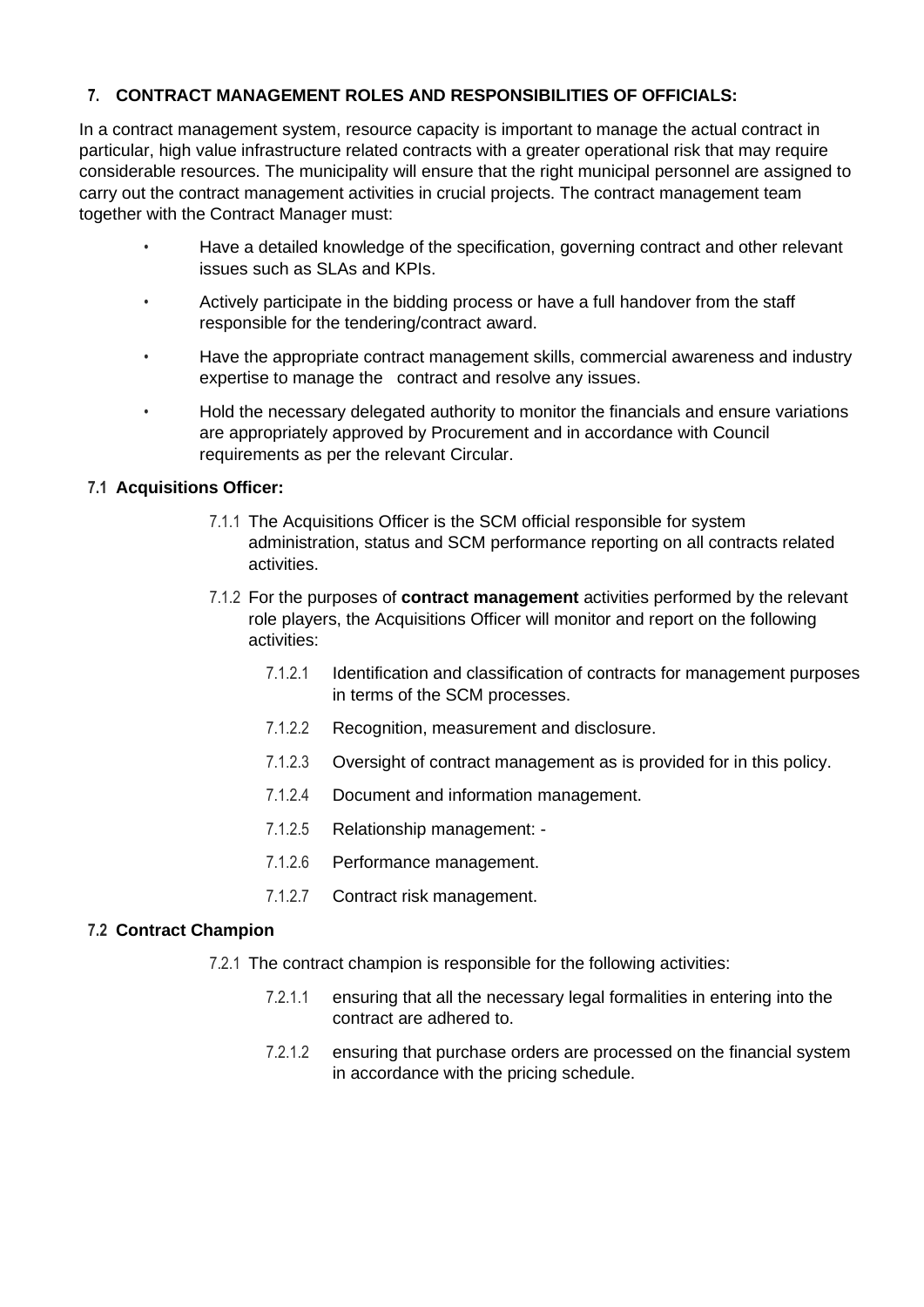- 7.2.1.3 maintaining adequate records (paper and/or electronic) in sufficient detail on an appropriate contract file to provide an audit trail.
- 7.2.1.4 inform the Asset Management section of the Expenditure Department of the location of newly procured assets for as- set register and insurance purposes; and
- 7.2.1.5 where appropriate, in terms of Council's Delegations, authorize invoices due for payment.
- 7.2.1.6 to take appropriate action in consultation with the contract owner and the SCM contract manager, where a contractor is underperforming or is in default or breach of the contract.
- 7.2.1.7 ensure performance of suppliers is managed appropriately to the terms and conditions of the contract.

## **7.3 Contract Owner**

- 7.3.1 The contract owner is responsible for ensuring that contract champions are assigned to all contracts.
- 7.3.2 The contract owner is ultimately responsible for management of the activities.
- 7.3.3 The Contract Owner must monitor delivery under the contract to ensure that it achieves its original objective and effect any necessary changes to the contracts.

## **7.4 Designated Senior Manager**

- 7.4.1 The Designated Senior Manager is responsible for signing of contracts with the relevant service provider, in line with the Delegation of Powers and Duties Policy.
- 7.4.2 The 7.4 Designated Senior Manager is ultimately accountable for the contract.

## **8. CONTRACTS HAVING BUDGETARY IMPLICATIONS BEYOND THREE FINANCIAL YEARS**

Kgatelopele Municipality may **not** enter any contract that will impose financial obligations beyond the three years covered in the annual budget for that financial year, unless the requirements of Section 33 of the Municipal Finance Management Act have been fully complied with.

## **9. RESOLUTION OF DISPUTES, OBJECTIONS, COMPLAINTS AND QUERIES:**

The accounting officer is responsible to establish a dispute resolution mechanism as per paragraph 5.4.1.2.2 and also as required by section 116(1) of the MFMA and paragraph 50 of the SCM Policy.

## **10. CONTRACT PRICE ESCALATIONS:**

- 10.1 An appropriate contract price adjustment formula or specified terms of price escalation must be specified in the bid documents.
- 10.2 Escalation notification must be in writing and presented timeously before the implementation date thereof.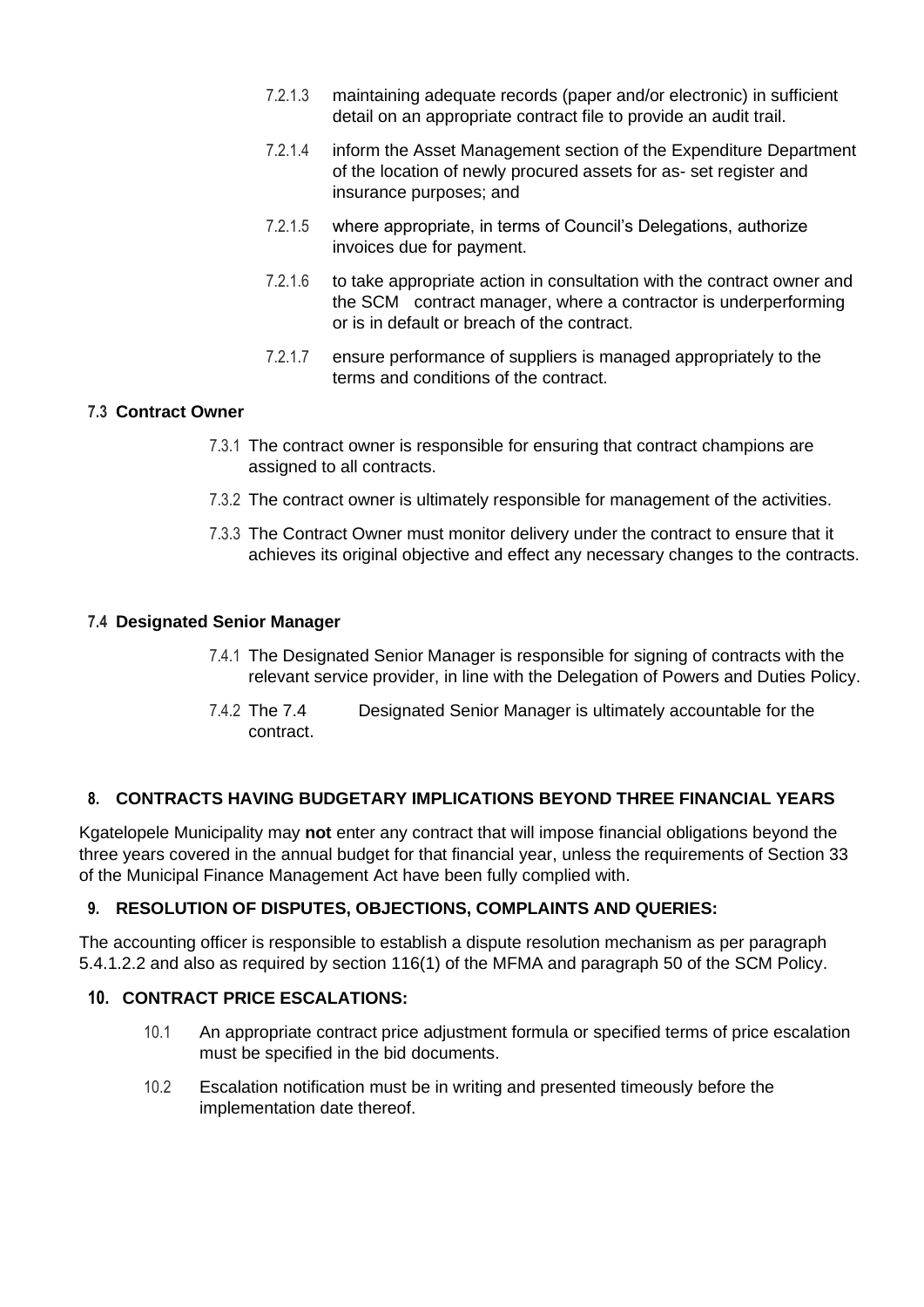his must be in light with industry provisions in line with the CIPX.

- 10.3 User departments/Business Units are responsible for the management, verification and implementation of price escalations as per originally agreed terms and conditions set out in the specifications of the contract. Proof of evidence must be kept for the newly agreed escalations on the contract system for all other relevant stakeholders to access.
- 10.4 No price escalation should preferably be considered for a contract less than twelve (12) Months.
- 10.5 Contractual Price Adjustment may be considered provided that the service provider provides documentary proof, or an audit certificate of price adjustment claimed to warrant such adjustment.

## **11. PERFORMANCE ON CONTRACTS:**

11.1 In terms of the SCM Policy and the Municipal Systems Act, the Accounting Officer must implement an internal monitoring system in order to determine, on the basis of a retrospective analysis, whether the authorised supply chain management processes were followed and whether the objectives of this Policy were achieved in terms of the Performance Management System Implementation Policy (Paragraph 9). (Reconcile this statement)

## 11.1.1 *Municipality's Performance*:

- 11.1.1.1 The Kgatelopele municipality is required to pay creditors within thirty (30) days of receiving all relevant invoice statements.
- 11.1.1.2 The municipality is also required to create a favourable environment to receive services and goods without preventing the supplier to perform their duties.
- 11.1.1.3 All parties involved must perform according to the terms and conditions of the relevant contract, within the validity period of the contract.

## 11.2.1 *Supplier Performance*:

- 11.2.1.1 The supplier of goods and services is required to perform as per the terms and conditions agreed upon and should inform the municipality if circumstances prevent them to perform, with reasons provided, within five (5) working days (to be included in all contracts).
- 11.2.1.2 For all relevant deviations from the agreed terms and conditions of any contract, the key performance indicators (KPI's) should be reviewed as well as the alignment with the strategic objectives as enshrined in the IDP.
- 11.2.1.3 Suppliers' performance will be reviewed by Kgatelopele Officials i.e., SCM: Contracts Monitoring on a monthly basis (every 25th of the month) giving effect to section 116 of the MFMA, 2003 and the Performance Management System Implementation Policy

11.2.1.4. Prescribed procedures to evaluate performance of service providers must be complied with. (Refer to the Performance Management Framework Policy)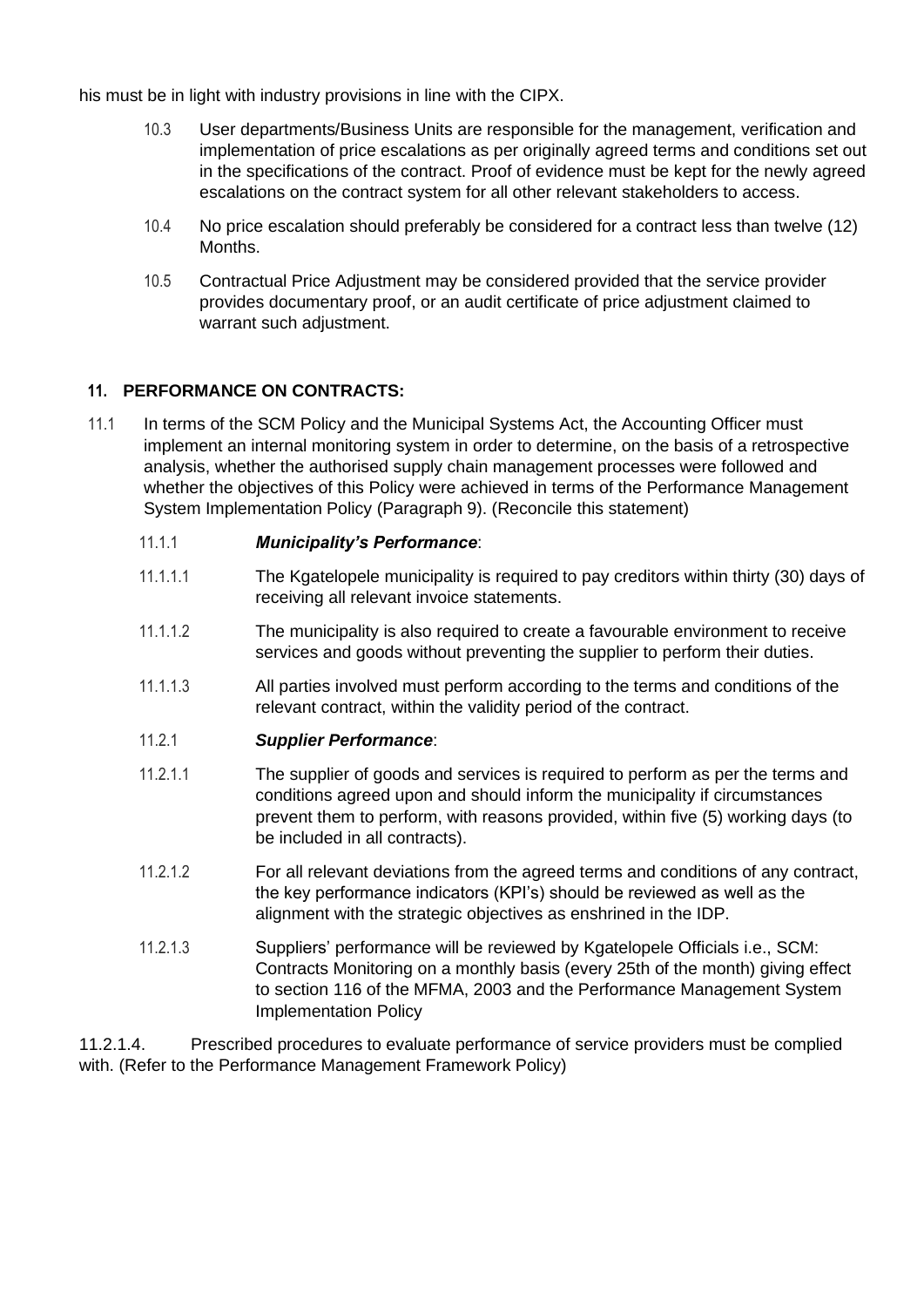## **12. Managing Relationships (Supplier Relationship Management)**

Relationship management underpins successful contract management and fundamentally it must be established in the earlier stages of the procurement lifecycle. It is then inherently important for the Contracts manager to nurture the relationship between the Kgatelopele Council and Suppliers/Service Providers against awarded contracts. This will ensure that the Contract Management Section is aware of any problems or issues that can arise during the contract cycle.

The Contracts Manager will ensure that an appropriate type of relationship established is based on where the category and the contract sit in its supplier portfolio analysis, which cannot be the same across but not limited to the following: -

- Number of suppliers in the marketplace and associated industry dynamics
- Relationship type between the parties i.e., long term strategic vs. transactional
- The details of the good or service to be provided and complexity of requirements.
- Duration of contract

**NB:** The Contracts Manager must establish and maintain a constructive relationship with the Supplier and have regular communication. Providing positive and constructive feedback will assist in maintaining such a relationship.

## **13. Contract Monitoring**

Contract Monitoring section will focus on collecting and analysing information to provide assurance to the Council that progress is being made in line with agreed timeframes and towards providing the contract deliverables. The Key Performance Indicators (KPIs) must be clearly set within the contract scope of works and then measured, reported and monitored on a regular basis in correlation with the Project Plan. The information provided by a supplier for monitoring purposes must be reviewed and audited, as necessary, to ensure its accuracy and reliability.

The Project Manager/Business Unit also has responsibility for ensuring that the Kgatelopele Council complies with its responsibilities under the contract.

Details of areas that need to be monitored include:

- a) Specific goods or services provided on time to the required quality.
- b) Client or user satisfaction.
- c) Performance against contract requirements.
- d) Invoicing and payments; and
- e) Council contract compliance.

**NB**: *Regardless of how the contract monitoring function is performed by the Contract Monitoring section, accountability for accepting contract deliverables remains with the Council*.

## **14. Negotiate Contract Variations**

This policy allows for the provisions to ascertain reasonableness in contract variations as a standard feature of all